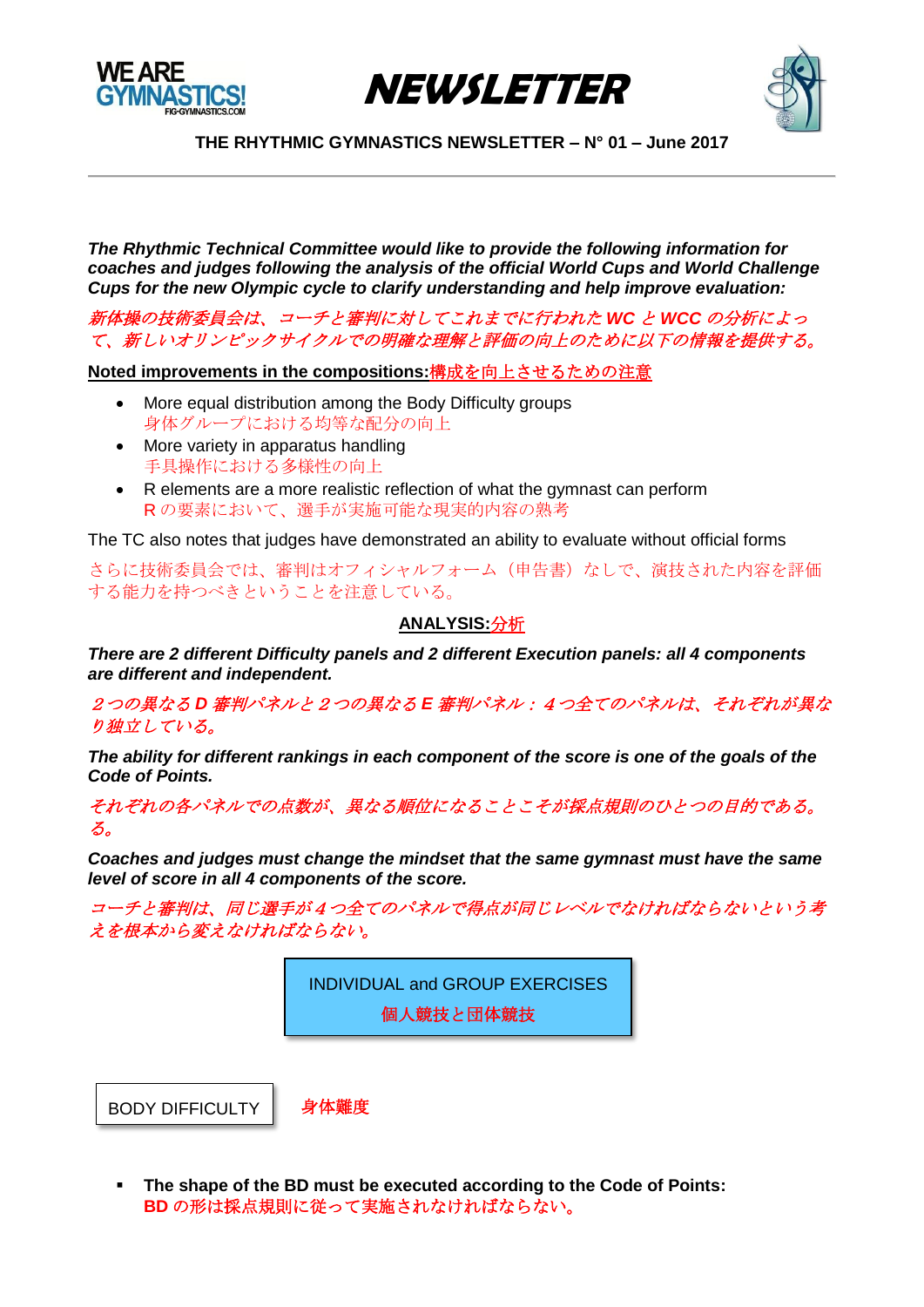





- o **During the flight (Jumps/Leaps)**空中にて(ジャンプ**/**リープ)
- o **In the stop position of the Balance (except Dynamic Balances)**  バランスの静止位置にて(ダイナミックバランスを除く)
- o **During the minimum basic rotation (Rotations).** 最低の基本回転中にて(ローテーション)
- *Many BD are performed without a clearly defined shape according to the Code of Points and are therefore not valid: Main shapes for the BD in the Code of Points : BD* の多くは、採点規則に従っておらず明確な形を欠いて実施されており、この場合は無 効となる。:*BD* の主となる形は採点規則に記載してある。
	- o *Horizontal and split positions: (click on the examples)* 水平と開脚のポジション (例をクリック)
		- *[BD Balance Examples](https://youtu.be/5FwyWd22yXQ)* バランス難度の例
		- **[BD Rotation Examples](https://youtu.be/Q7gcY1j6jG4)** ローテーション難度の例
	- o *Ring position : must be « closed ; » many ring positions are not closed: [Examples](https://youtu.be/Q30LBO2VWcc)* リング位置:≪閉じる;≫こと、多くのリング位置は閉じていない:例
	- o *Back bend of the trunk must be with the main action of the trunk, touching not required: often only the head and upper shoulders bend back: [Examples](https://youtu.be/kSn8zLpWfFY)* 胴の後屈は後屈が主たる動作でなければならない、接触する必要はない: しばしば頭と上肩だけが反っている場合がある:例
- **If the apparatus technical elements are performend before (during preparation) or after the BD instead of during the BD, the BD is not valid.**  もし手具の技術要素が **BD** 中ではなく、**BD** の前(準備動作)または **BD** の後に実施され た場合、**BD** は無効となる。

**For fouette rotations: the apparatus handling must be performed before the leg begins to close following the final rotation.** フェッテローテーション:手具操作は最後のローテーションの脚が閉じる前までに行われ

なければならない。

 **Only apparatus technical elements performed according to the definition (COP 3.3, 3.4, pages 17-22) are valid (large rolls, small throws, spirals, snakes, etc).**  手具技術要素は定義(採点規則、**P17**-**22**、**3.3**、**3.4**)に従って実施された手具操作のみ 有効である。(大きな転がし、小さな投げ、らせん、蛇形、など)

APPARATUS TECHNICAL ELEMENTS

手具技術的要素

 Passing through the Rope/Hoop with whole or part of the body: ロープ/フープの全身または身体の一部でのくぐり抜け the Explanatory note for 3.3.1 and 3.3.2, pages 17-18 are valid for BD, R and AD and the Fundamental requirement. P17-18 の 3.3.1 と 3.3.2 における解説の注意は BD、R と AD と基礎技術の必須条件が有効 となるための注意である。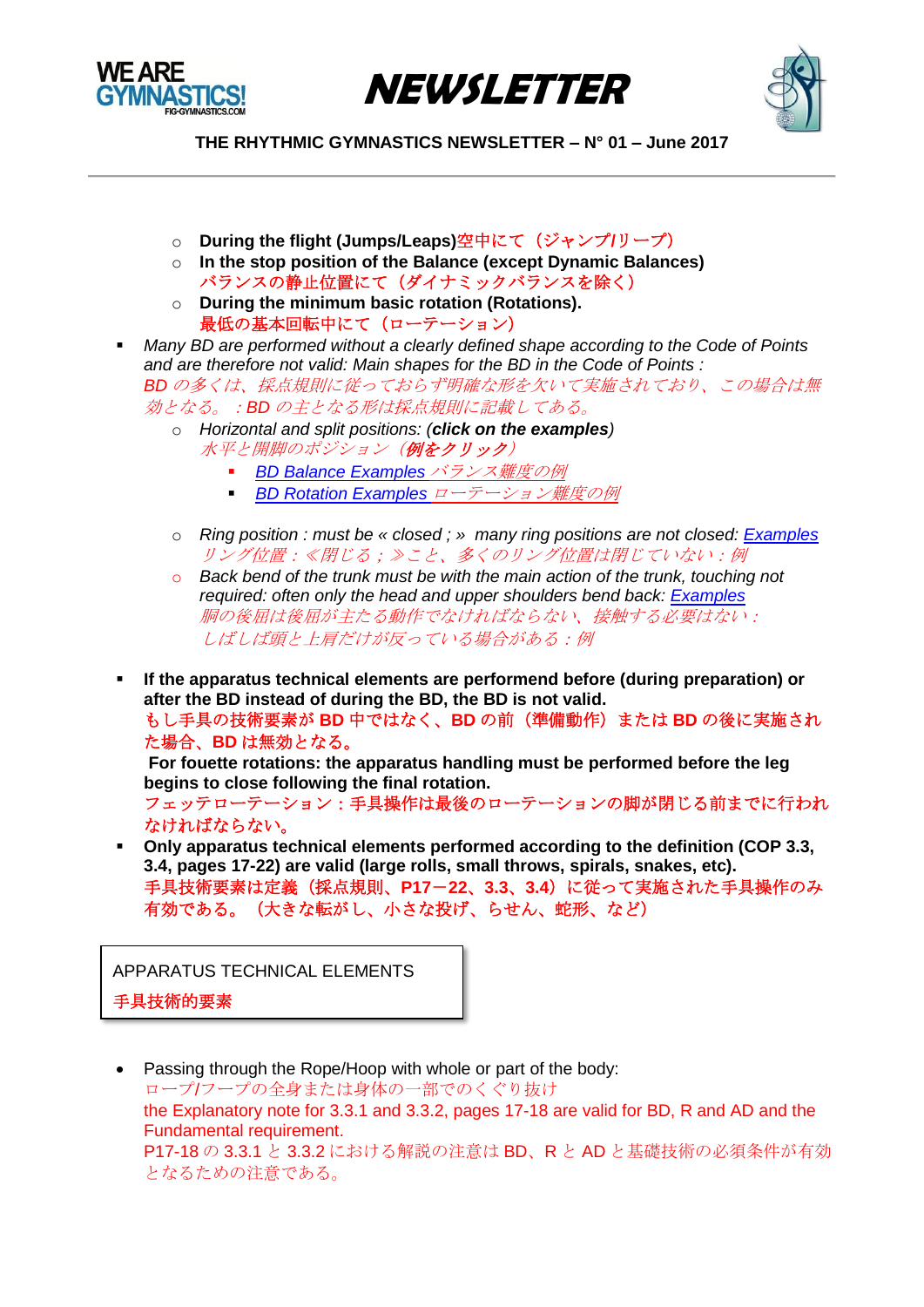





 $\circ$  Note : the head is considered a large segment for passing through apparatus (Rope/Hoop). In the case of large rolls the head is not considered a large segment 注意:頭は手具(ロープ/フープ)をくぐり抜けるための大きな部位とする。大き な転がしをする場合は、頭は大きな部位としては考えられない。

#### [Examples](https://youtu.be/Xc3Ns6d3_Is) 例

• 3.3.3. (page 18) Explanation: Handling of the ball held with 2 hands is not typical for this apparatus; therefore, this type of handling must not overwhelm the composition 3.3.3.(18 ページ)解説:両手を添えてのボールの操作はこの手具操作の特徴的動作ではな い。従って構成中に多用してはならない。

The execution of all Technical Groups with Ball supported on the hand is correct only when fingers are joined in a natural manner and the Ball does not touch the forearm. 手の上にあるボールの全ての技術グループの実施は、指が自然になじむように支えられボ ールが前腕に接触しないように実施すること。

- 3.3.4 : (page 19) Small throw of 2 Clubs together (free or « locked » together) simultaneously or alternating with rotation and catch: 3.3.4 :(19ページ)小さな2本の投げ(2本のクラブがそれぞれまたは≪固定≫一緒に)回 転と受けを伴って同時または次々と: the rotation must be at least 360°. In the Code of Points, a basic rotation of 360° is always required unless specifcially noted as 180° or otherwise. [Example](https://youtu.be/2vQEjmDMlvQ) 回転は最低 360°あること。採点規則では、180°または他の方法でという注釈がない限 り 360°は常に必須である。例
	- $\circ$  For 2 clubs « joined » together: the thrust, and the slide have different techniques (rotation is only required for small throw of 2 clubs #3.3.4, page 19) 2本のクラブを≪つなげて≫一緒に:突き、滑らしは異なる技術である(回転は2 本のクラブの小さな投げにのみ必須である♯3.3.4、19 ページ)
- 3.4. (page 20) Transmission of the apparatus around any part of the body or under the leg(s)3.4(20ページ)身体の一部または脚(両脚)の下での手具の持ち替え
	- $\circ$  Different transmissions: around different parts of the body (regardless of the body group of leap, balance or rotation)異なる持ち替え:身体の異なる部位での持ち替え (リープ、バランスまたはローテーションの身体グループにかかわらず)
	- $\circ$  When the transmission is done with a different technique (rotation around the axis) or in a different plane, this is different. 異なる(軸の回転)技術または異なる面で持 ち替えが実施された場合、これは異なる技術となる。
- 3.4. (page 20) Passing over the apparatus with the whole or part of the body: passing over the apparatus without a transmission of the apparatus from hand or one part of the body to another 3.4(20 ページ)身体の全てまたは一部が手具を超える:片手または身体の一部から他への手

具の持ち替えなしに手具を超えること。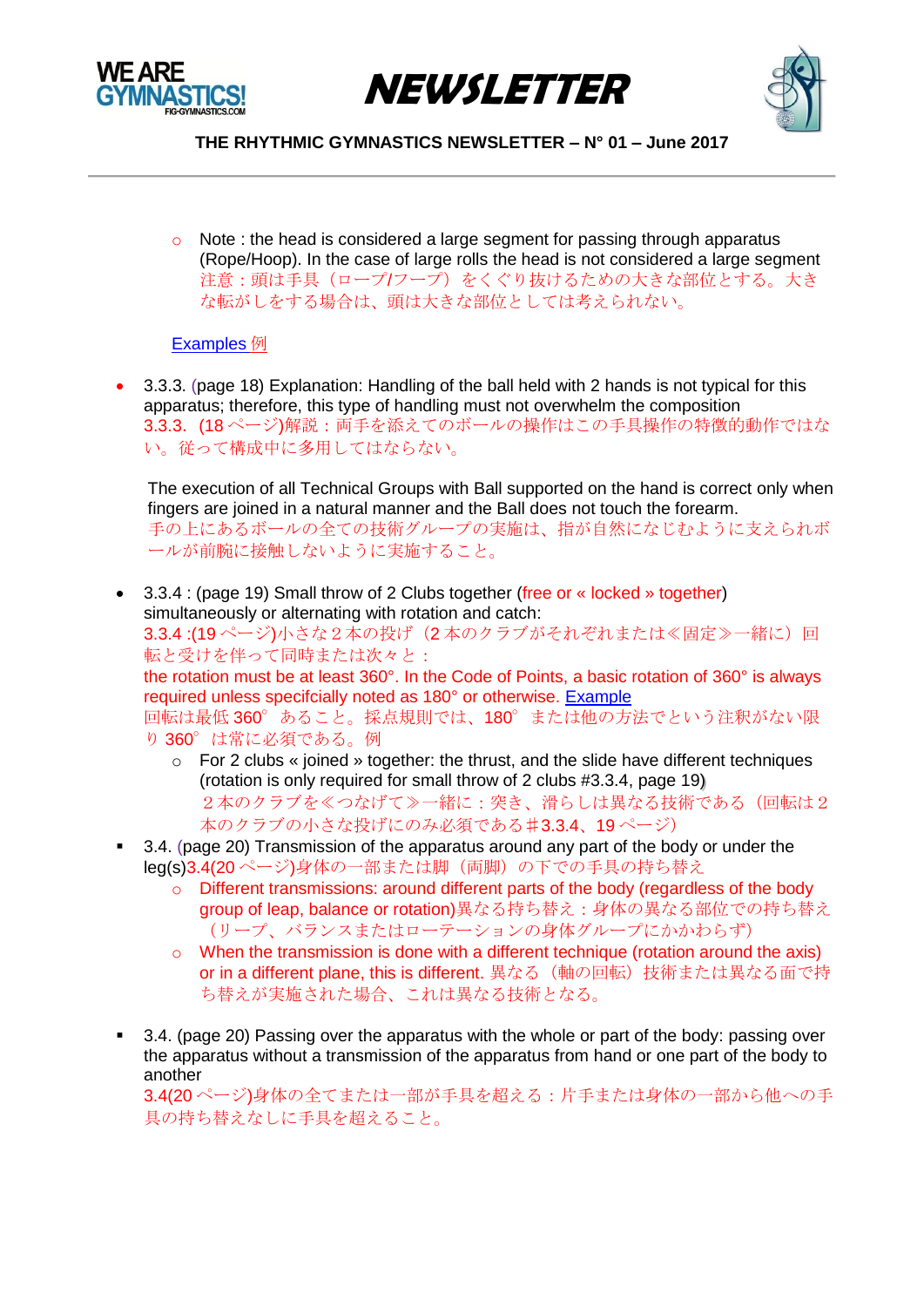





DANCE STEPS ダンスステップ

- **Many Dance Step Combinations are not valid** 多くのダンスステップが無効である
	- o Missing 8 seconds: steps are short and often the start is not clear 8秒間に欠ける:ステップが短い、そして始まりが不明確である
	- o AD/C/CC interrupt the Steps (a very big problem) AD/C/CC がステップを中断する(非常に大きな問題)
	- o Missing non-dominant hand in individual exercises 個人競技において利き手でない手による手具操作がない Missing 2 varieties of movement: many Steps have change in direction only 2つの動きの多様性がない:多くのステップは方向のみの変化しかない
	- o « walking or running on the toes » is not considered dance steps ≪つま先で歩くまたは走る≫というものはダンスステップではない

4.1.2. (page 23) Non-dominant hand requirement: the non-dominant hand must participate in the apparatus handling: [Examples](https://youtu.be/R4Ln2kmaIq8)

4.1.2.(23 ページ)利き手でない手の必須条件:利き手でない手にて手具操作を実施しなければなら ない:例

DYNAMIC ELEMENTS WITH ROTATION

回転を伴ったダイナミック要素

## **R elements are not valid with: R** の要素が無効となるもの

- Incomplete rotations in the base 2 rotations: [Examples](https://youtu.be/NgrIwyjgMFc) 2つの基本回転中に回転が不完全:例
- Only 1 valid base rotation : 基本回転が 1 回転のみの評価: When a gymnast throws the apparatus on the first rotation the action of the throw must be initiated during the first rotation and not after she has completely stood up and then released the apparatus in a vertical position followed by 1 rotation. [Example](https://youtu.be/qv7Y5xJEKkg)

選手が最初の回転で手具を投げる場合、投げの動作は最初の回転中に始めなければなら ず、完全に選手が立ちあがった後に投げてはいけない。1つの回転は垂直位置以下で手具 を離さなければならない。例

- Repetition of identical rotational elements: [Example](https://youtu.be/ILjEHqXJLe0) 同じ回転要素の繰り返し:例
- R elements may be caught from a direct rebound from the floor or another part of the body R の要素は、床または身体の他の部位からのダイレクトなリバウンドにて受けることがで きる。

# **Note about the final rotation:**最終回転についての注意:

 5.1.3, (page 24): if the final rotation is executed after the catch, this rotation and the criteria belonging to this rotation (possibly level, axis, and « catch during a rotation ») are not valid.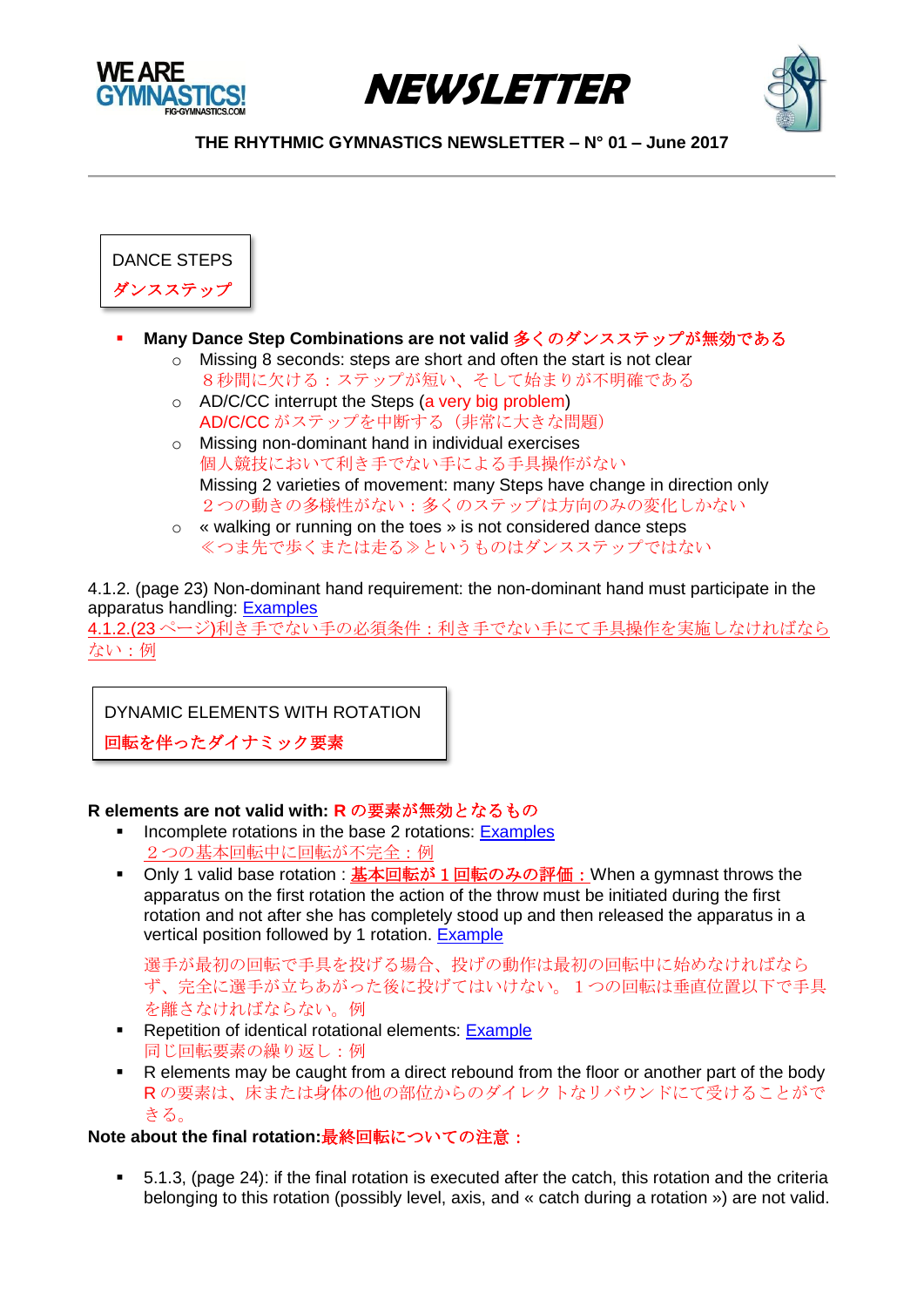





5.1.3,(24ページ):最終回転が受けの後に実施された場合、その回転と回転に付随する基 準(高さ、軸、と≪回転しながらの受け≫)は無効となる。

Other criteria which is correctly executed on the catch is valid, even if the final rotation is not.

その他の基準が受けの際正しく実施された場合、最終回転はノーカウントであっても有効 となる。

AD

手具難度

[Examples](https://youtu.be/sDPu2bpfHRo) 例

# **AD elements are not valid with:AD** 要素が無効となるのは:

- No valid Base: the base element is not performed according to its definition ベースが無効:ベースの要素が定義に則っていない。
- One of the two criteria which make the AD « particularly technically difficult » or « interesting or innovative » is performed before or after the base (often for the criteria « with rotation ») [Large Roll Examples](https://youtu.be/RPhIICTxjJ0)

≪技術的に難しい≫または≪興味深いまたは革新的な≫AD を構成するふたつの基準のひとつ が、ベースの前または後に実施されている。(≪回転を伴う≫基準の時に多い) 大きな転がしの例

- Basic apparatus combinations that are neither « particularly technically difficult » nor « interesting or innovative use of the apparatus. » ≪技術的に難しい≫または≪興味深いまたは革新的な手具操作≫のどちらでもない基本的な手 具の組み合わせ。 [Catch Examples](https://youtu.be/QRA1NjK86kM) 受けの例
- A technical fault of 0.30 in the base: Example: ベース中に 0.30 の技術的欠点がある:例

| Base ベース | Penalty of 0.300. 30 の減点                                                                                                                         |
|----------|--------------------------------------------------------------------------------------------------------------------------------------------------|
|          | Imprecise trajectory and catch in flight with 2 or more steps<br>٠<br>不正確な軌道、2歩またはそれ以上移動し空中で取る                                                   |
|          | Loss and retrieval without travelling<br>$\bullet$<br>落下して移動せずに取り戻す<br>Hoop: catch after throw: contact with the arm<br>٠<br>フープ:投げの後の受け:上腕に接触する |

Note about AD  $\overline{\Psi}$ : it is possible for these catches to happen after a bounce or rebound (provided they meet the definition of AD #6, page 27) based on the criteria « direct re-throw/rebound »

AD についての注意: 突きまたはリバウンドの後に受けることができる。(AD の#6、27 ページ の定義を見ること)は≪ダイレクトな投げ返し/リバウンド≫の基準がベースの時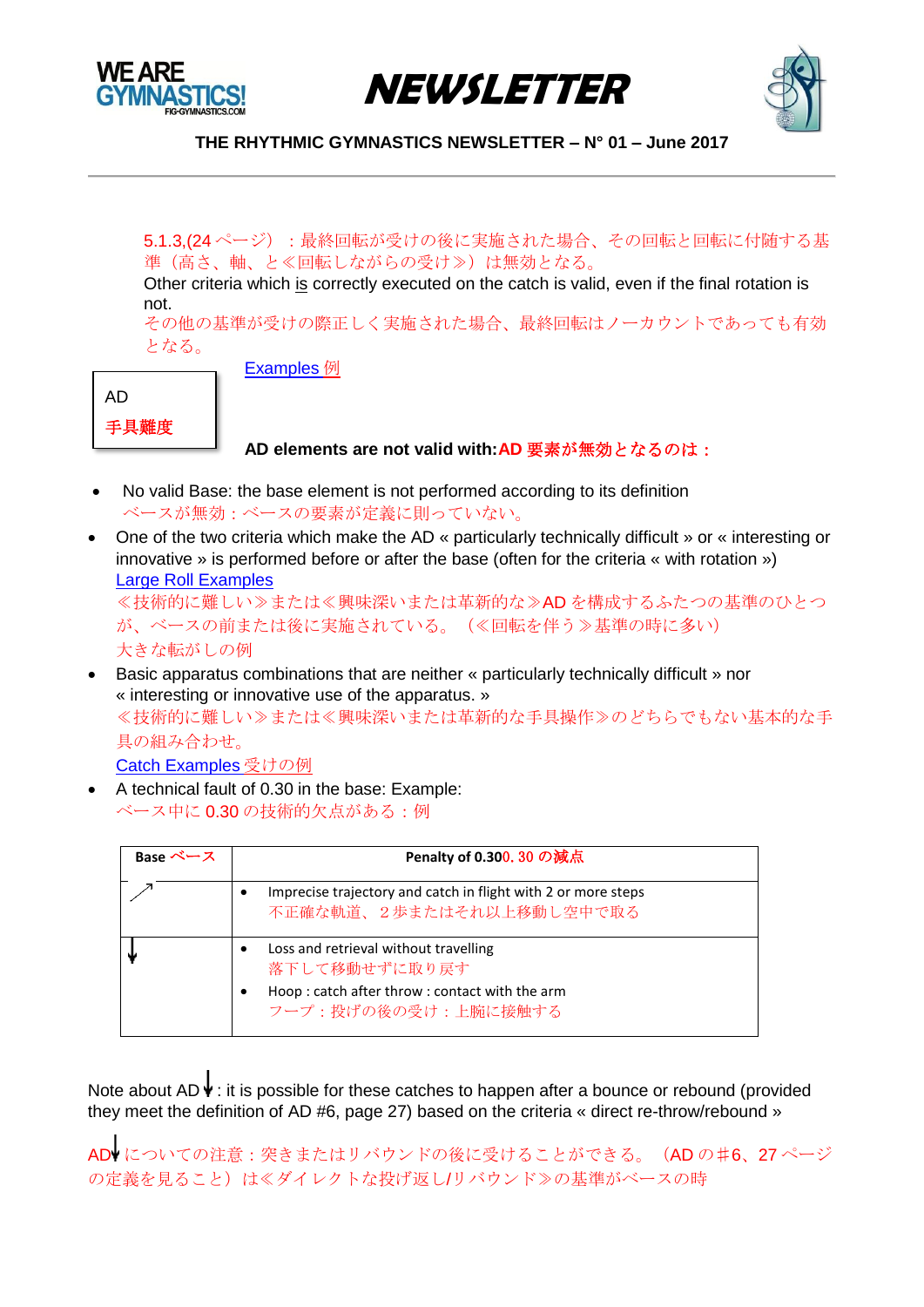





ARTISTIC EXECUTION

# 芸術的欠点

- Many compositions look like a series of elements without any regard to the music and without any connection between the elements related to the **character** of the music 多くの演技構成は音楽を尊重することなく要素のシリーズのようであり、音楽のキャラク ター(特徴)と関連させた要素の間でのつなぎを欠いている。 (penalty guiding idea: character of 0.30 or 0.50 depending on severity) アイディアのガイドの減点:度合に応じて 0.30 または 0.50
- No dynamic change(s) are performed by the gymnasts and judges have not correctly evaluate this missing component 選手のダイナミックな変化のない演技を、審判が正確に評価できていない。 (penalty lack of dynamic change : 0.20) ダイナミックな変化の欠如減点:0.20
- Body expression, elegance and character of movement is often missing through the entire exercise since gymnasts move from one element to the next 身体の表現、演技全体を通じて選手が一つの要素から次の要素に移行することによって、 動きにおける優雅さと特徴は、しばしば無くなることがある。 (penalty 0.10, 0.20 or 0.30 depending on severity) 度合により 0.10, 0.20 または 0.30 の減点
- Gymnasts move back and forth along the same line of the floor area or stay in the same area, and judges have not correctly evaluated these penalties 選手の動きがフロアの同じラインの間を後前に進んだり同じ場所にとどまることがある、 これらの減点を審判が正確に評価できていない。
- (penalties for lack of variety in the directions : 0.10 x 3 possiblities) 移動様式の多様性が不十分である減点:0.10×3 回まで可能
- Artistic judges have not differentiated between well-connected compositions with idea and character and body expression compared to those which are just a series of body and apparatus elements

芸術審判は身体と手具の要素のシリーズだけの身体表現とアイディアと特徴を伴ったつな ぎの良い構成との差について区別がついていない。

(penalties in Guiding idea up to 0.50 and connections up to 1.00) *regardless of the technical level of the gymnast*

(減点:*0.50* までのアイディアのガイドと *1.00* までのつなぎ)、選手の技術的レベルに かかわらず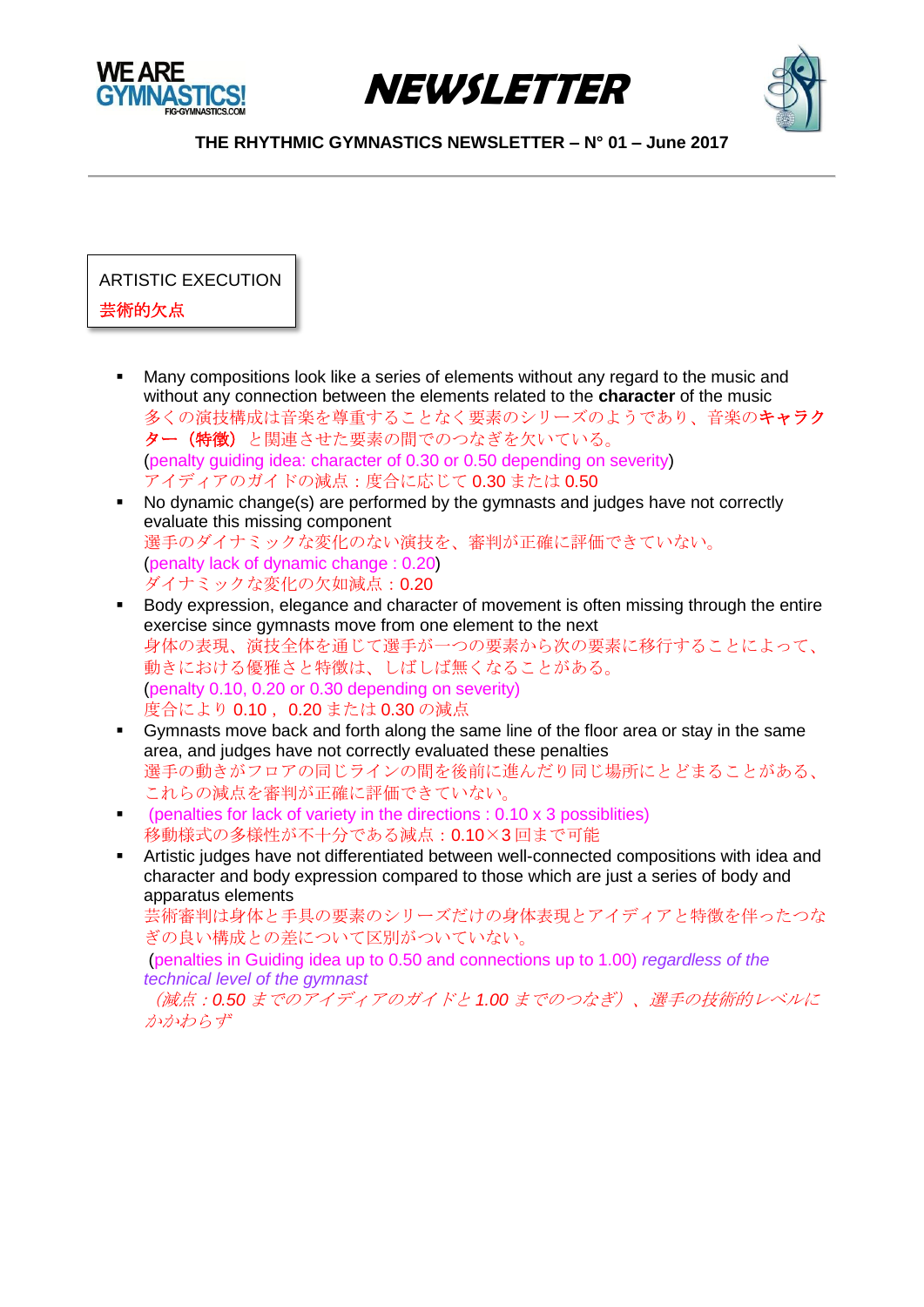





GROUP DIFFICULTY

団体難度

Exchange 交換

Gymnasts must throw and recieve the apparatus (#2.2.1, page 61) ; in the case of the ball thrown during an Exchange, it is not possible for the ball to first bounce on the floor before the partner catches it.

選手は手具を投げて受けること(#2.2.1,61ページ);交換中にボールを投げる場合、パートナ ーが受ける前に床でバウンドさせることはできない。

Collaboration 連係

Collaborations are only valid with authorized pre-acrobatic elements (see #5.4.1, page 26). 連係は許可されたプレアクロバット要素を伴う場合のみ有効となる(#5.4.1,26ページ 参照)。

Collaborations are not valid with unauthorized pre-acrobatic elements or unauthorized techniques (ET penalty page 73): EX: dive forward roll

連係は許可されていないプレアクロバット要素または許可されていない技術で実施した場 合、無効となる。(ETの73ページの減点):例:飛び込み前転

 5.6. (page 64) The same rotation (pre-acrobatic elements, chaîné, etc.) may be used one time in **R** and one time in **ED** and / or in **C** *: an identical repetition is not valid* 5.6. (64ページ)同じ回転(プレアクロバット要素、シェネ、など)は、R に1回と、ED とまたはCに1回使用してよい:同じ回転の繰り返しは無効。

| <b>Value</b> 価値   |                                       | Types of Collaboration 連係の種類                                                                                                                                                                                                                                                                                                                                                                                                                                                                                                                                                                                                                                                                                                                                                                  |
|-------------------|---------------------------------------|-----------------------------------------------------------------------------------------------------------------------------------------------------------------------------------------------------------------------------------------------------------------------------------------------------------------------------------------------------------------------------------------------------------------------------------------------------------------------------------------------------------------------------------------------------------------------------------------------------------------------------------------------------------------------------------------------------------------------------------------------------------------------------------------------|
| $c^{\mathcal{Z}}$ |                                       | With throw (a medium or large ) of 2 or more apparatus simultaneously by one gymnast.<br>1名の選手によって2つまたはそれ以上の手具による同時投げ(中くらいまたは大きい) While two<br>gymnasts may hold the apparatus together, 2名の選手が一緒に手具を受けることは可能である。<br>the main action – throw--must be done by one gymnast. 重要なのは–投げ––が1名の選手から実施<br>されなければならない。<br>The value of this type of throw is given one time per Collaboration.この投げの種類の価値は1つの<br>連係につき1度のみ与えられる。<br>If two different gymnats throw 2 or more apparatus simultaneous or in rapid succession, this is<br>one Collaboration.もし2名の異なる選手が2つまたはそれ以上の手具を同時にまたは次々に速く投<br>げたとしても、これは1つの連係である。                                                                                                                                                                                   |
| c₩                | ればならない。<br>$\mathrm{c}^{\mathcal{Z}}$ | Note: a minimum of 3 clubs must be thrown, or 1 (or 2) club + 1 additional apparatus<br>注意:最低3本のクラブの投げ、または1本(または2本)のクラブ+1つの追加手具<br>Catch after medium or large throw of 2 or more apparatus simultaneously by the same gymnast.<br>2つまたはそれ以上の手具を、中くらいまたは大きい投げから同じ選手が同時に受ける<br>If the catch by one gymnast is in very rapid succession, this is also valid.<br>1名の選手によってとても速く次々に手具を受けた場合、これにも有効。<br>The two apparatus must arrive from two different partners or from one other partner and herself.<br>2つの手具は2名の異なるパートナーまたは別の1名のパートナーと選手自身からの投げを受けなけ<br>It is not possible for the same apparatus thrown together for $C^{\lambda}$ to also be caught for<br>として投げた手具とCWで受ける手具は、同じ手具であってはならない。<br>The value of this Collaboration is given one time per Collaboration<br>この連係の価値は連係につき1度のみ有効。 |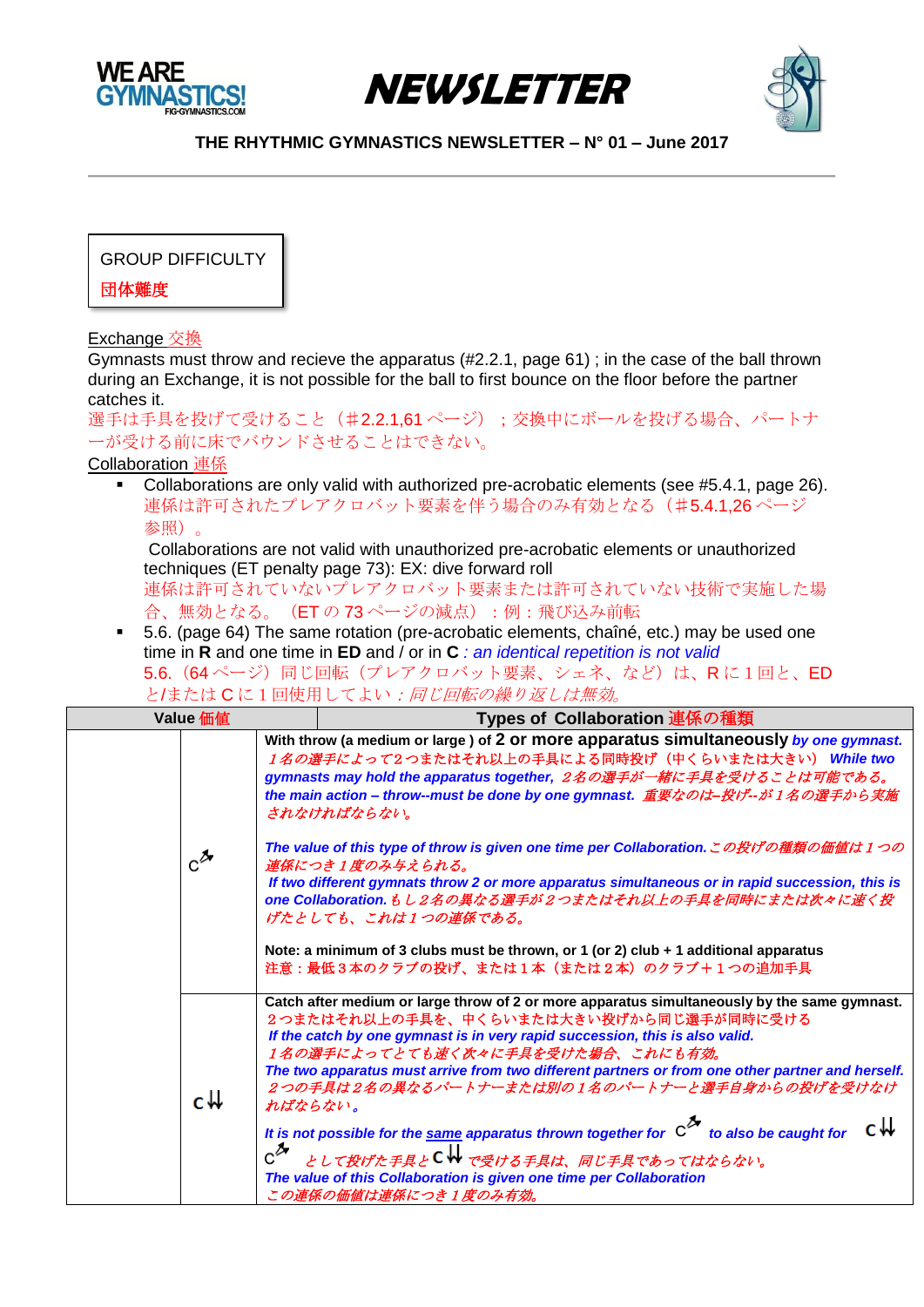





| Value                                                                                                                                                                                                                                                                                                                                                                                                                                                                                                                                                                                                                                        |      |      |      | <b>Types of Collaboration</b>                                                                                                                                                                                                                                                                                                                                                                                                                                                                                                                                                                                                                                                                                                                                                                                                                                                                                                                                                                                                                                                                                                                                           |  |
|----------------------------------------------------------------------------------------------------------------------------------------------------------------------------------------------------------------------------------------------------------------------------------------------------------------------------------------------------------------------------------------------------------------------------------------------------------------------------------------------------------------------------------------------------------------------------------------------------------------------------------------------|------|------|------|-------------------------------------------------------------------------------------------------------------------------------------------------------------------------------------------------------------------------------------------------------------------------------------------------------------------------------------------------------------------------------------------------------------------------------------------------------------------------------------------------------------------------------------------------------------------------------------------------------------------------------------------------------------------------------------------------------------------------------------------------------------------------------------------------------------------------------------------------------------------------------------------------------------------------------------------------------------------------------------------------------------------------------------------------------------------------------------------------------------------------------------------------------------------------|--|
| 0.20                                                                                                                                                                                                                                                                                                                                                                                                                                                                                                                                                                                                                                         | 0.30 | 0.40 | 0.50 | Collaborations with rotation (CR, CRR) may not be « downgraded » to CC,<br>CR in case the rotational element is not performed according to the correct<br>timing or the gymnast(s) do not actually pass above, below, or through the<br>apparatus 回転要素が正しいタイミングに従って実施されないまたは選手<br>(達) が手具の上、中、下を実際に通過しないという場合、回転を伴う<br>(CR, CRR) 連係は CC, CR にダウングレードすることはできない。<br>All gymnasts must be involved in 1 type of collaboration (simutaniously or<br>in succession or by subgroup), and all 5 gymnasts must be in a<br>relationship either directly and/or by means of the apparatus to be<br>valid. (#6.2.1, 6.2.2, page 65). すべての選手が1つの種類の連係 (同時に<br>または次々に、またはサブグループで)に関係しなければならない。そし<br>て5名すべての選手は直接的に/または手具に意味を持たせて関係してい<br>るものが有効。 (6.2.1,6.2.2,65 ページ) If 3 gymnasts are performing<br>CRR, and the other 2 gymnasts are performing a different collaboration<br>with each other independent from the CRR, this total Collaboration is not<br>valid since not all 5 participate in one Collaboration, even though they are<br>in subgroups もし3名の選手が CRR を実施、そして他の2名の選手が<br>CRR とは関係なく各々で別の異なる連係を実施した場合、この連係は1つ<br>の連係において5名すべての関わりがなくなった時点から、サブグループ<br>であったとしても無効である。 |  |
| Collaborations with rotation can be combined with the collaboration with simultaneous throw $\text{c}^{\blacktriangleright}$ or simultaneous catch $\text{c}$ $\Downarrow$<br>回転を伴う連係では、同時投げ℃~<br>■転を伴う連係では、同時投げ℃~または同時受け ℃ ₩ を伴った連係と組み合わせることができる。<br>In such a case, the value of the collaboration is given by addition of the values of the two components.<br>この場合、2つ要素の価値を追加して連係の価値となる。<br>Collaborations with rotation cannot be combined with C or CC.<br>回転を伴う連係はCやCCと組み合わせることはできない。                                                                                                                                                 |      |      |      |                                                                                                                                                                                                                                                                                                                                                                                                                                                                                                                                                                                                                                                                                                                                                                                                                                                                                                                                                                                                                                                                                                                                                                         |  |
| Additional Criteria for C <sup>2</sup> , CW, CR, CRR, CRRR 追加の基準<br>丰<br>without help of the hand(s): +0.10 手 (両手) 以外: +0.10<br>SO outside the visual field: +0.10 $#$ 野外: +0.10<br>For CR, CRR, CRRR: when executed by a minimum 1 gymnast performing the main action of body rotation with loss of<br>visual control valid one time per Collaboration with rotation: on the throw and/or the catch. The value of the criteria is<br>given once for the throw and/or for the catch regardless of the number of gymnasts.<br>CR, CRR, CRRR:最低1名の選手が視野を失う身体の回転の主要動作を行った場合,回転を伴う連係1回ごとに有効:<br>投げと/または受け。この基準の価値は選手の数にかかわらず投げと/または受けに1度のみ与えられる。 |      |      |      |                                                                                                                                                                                                                                                                                                                                                                                                                                                                                                                                                                                                                                                                                                                                                                                                                                                                                                                                                                                                                                                                                                                                                                         |  |